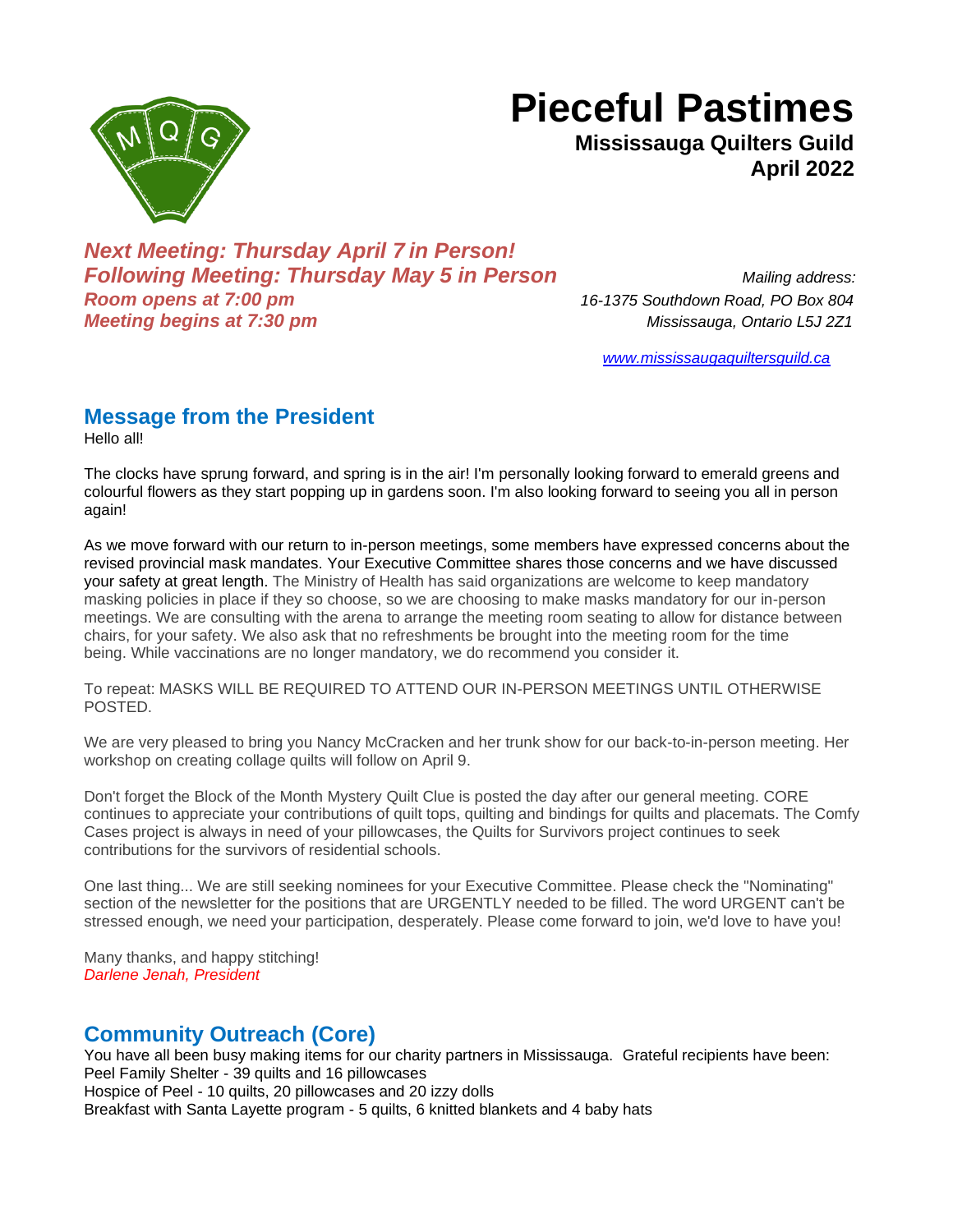Feedback on the pillowcases has been very positive.

We are looking forward to seeing you and your quilts in-person at the arena. In case your fabric supplies are running low we will have a sale table at the Guild meeting.

The next CORE workshop is on Wednesday, April 13 from 10:00 to 12:30 a.m.

Thanks so much for your continued generous support of CORE. *Wendy Yule, Kathy Chapman, Sandra Dunlop and Mary Beth Filegan CORE Coordinators*

#### **Nominating**

As we slowly return to normal, we are all looking forward to getting our guild back to full tilt again and getting all our committees up and running. Many of our committee members have graciously stayed on in their positions longer than normal, to ensure continuity throughout the past two years. But now we will have some vacant spots ready to be filled with new, fresh faces. We are currently looking for people to step in for the following positions:

**Secretary Program Workshop Newsletter Block of the Month Website/Social Media Library**

Remember, you will be stepping into a role that is already well-established! You don't need to start from scratch. And, you will have the support of many previous committee members right behind you.

If you are wanting more info on any of these positions, please contact *Marlene Weaver*

#### **Block of the Month**

We have come to the end of our mystery. This month you will get the final clue. The following week we will be sending Patrick the instructions on how to put the quilt together along with pictures of the quilts we made. Mary has made hers bigger. We hope you have enjoyed this mystery and can't wait to see what everyone has done *Linda Ward and Mary Dodd, BOM Convenors*

#### **Program**

Learn more about our speakers by pressing Ctrl+*Click* on their links below.

So far, we had the pleasure of listening to:

September 2021: Paul Leger's - *My Journey in Quilting. [http://www.paullegerquilts.com](http://www.paullegerquilts.com/)* October 7, 2021 **–** Dawn Hunt – *Valuing Your Quilts. <http://www.fibrework.com/>* November 4, 2021 – Julia McLeod – Silk and Salvage, a Story of Collaboration [www.juliamcleodquilts.com](http://www.juliamcleodquilts.com/) December 2, 2021 **–** We enjoyed

- a short presentation by Paul Leger of his collection of art quilts
- Virtual trivia and bingo, hosted by Marlene Weaver Thanks Marlene.
- Trivia Heather Black, Zildie DeMichele, Darlene Jenah and Teresa Henriques
- Bingo Paula Lee-Len and Ruthie Snell
- Door Prizes Liz Kwadran and Florence Sherbonowski

The prizes for this event were donated by Ruthie Snell, Virginia Rothwell and Diane McCullough. Thanks to Ruthie, Virginia and Diane.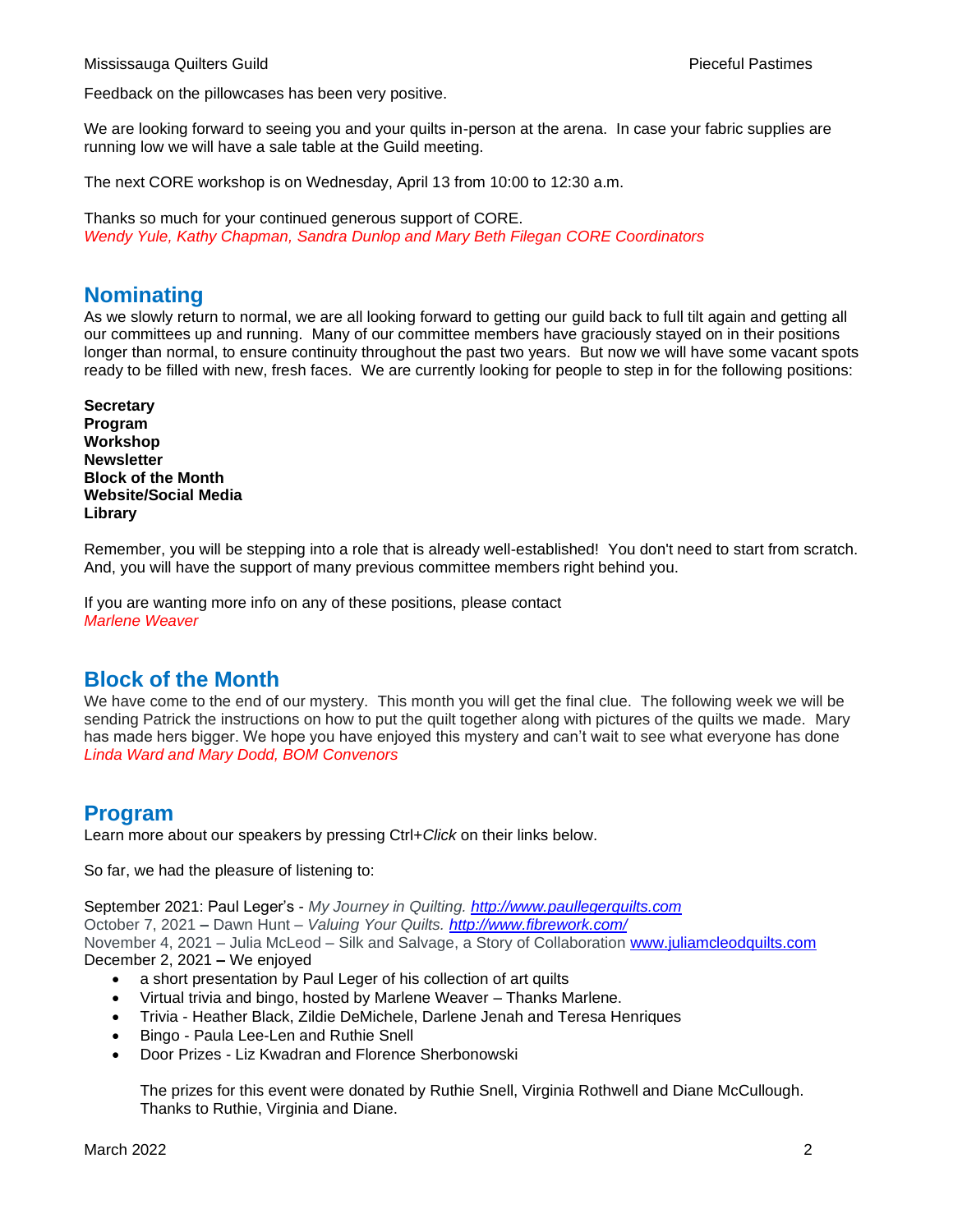Thank you for participating in MQG games night - December 2, 2021. I had fun and I hope you did as well. January 6, 2022: Kim Caskey **–** *Tour of Japan* [www.kimcaskey.ca](http://www.kimcaskey.ca/) February 3, 2022 - Jackie White – Trunk Show [www.jackiewhitequilts.com](http://www.jackiewhitequilts.com/) March 3, 2022 – Melissa Marginet – Myth: Quilting is an Expensive Hobby <http://melissamarginet.ca/>

Stay tuned for:

#### **April 7, 2022 – Nancy McCracken – Trunk Show**

Nancy started her quilting career at age 40. With Jill Petit as her mentor, she learned piecing, paper piecing, appliqué, persistence, and stamina.

Nancy have won several quilting awards which includes a group award of excellence and individual award from CQA.

#### **May 5, 2022 – Robin Bogaert – Trunk Show**

Robin is a long arm quilter, owner, and creator of *Quilting in the Loft*. As a past owner of a quilt shop in Windsor, Ontario, she has years of valuable experience. Robin's roots in quilting are traditional, however she appreciates modern quilt design. Robin considers the focus of work to be professional quilting, teaching classes, designing, free motion quilting, ruler work and thread painting. [www.quiltingintheloft.com](http://www.quiltingintheloft.com/) *Paula Lee-Len, Program Convenor* 

#### **Workshops**

Workshops for 2021-2022 April and May workshops will be in person and will cost \$50. There is still room available in both workshops. Please contact Ruthie to register.

Nancy McCracken: "Collage Quilts" An in-person class and Tomken Arena April 9th, 10-3

Robin Bogaert: "Ruler Quilting", [www.quiltingintheloft.com.](http://www.quiltingintheloft.com/) An in-person class May 7th 10-3 *Ruthie Snell and Elizabeth McDowell, Workshop Convenors* 

#### **Newsletter**

Have something for the newsletter? Please email articles, tips, ideas or suggestions to the guild email address [MississaugaQuiltersGuild@gmail.com](mailto:MississaugaQuiltersGuild@gmail.com)

**Deadline for May Newsletter: April 21, 2022 Deadline for future Newsletters:** June – May 19, 2022 September – August 18, 2022

#### **Membership**

It is finally spring, and April means it is time for membership renewal for the 2022-2023 MQG year. Attached here you will find the Membership Renewal Letter along with the membership renewal form. Please read the instructions carefully! As we move to in-person meetings there are three different ways to renew your membership, depending on whether you attend in person and whether I am at the meeting! These will also be posted on the website, where the form can be filled out electronically and your name typed in on the signature line.

*Melanie Blake*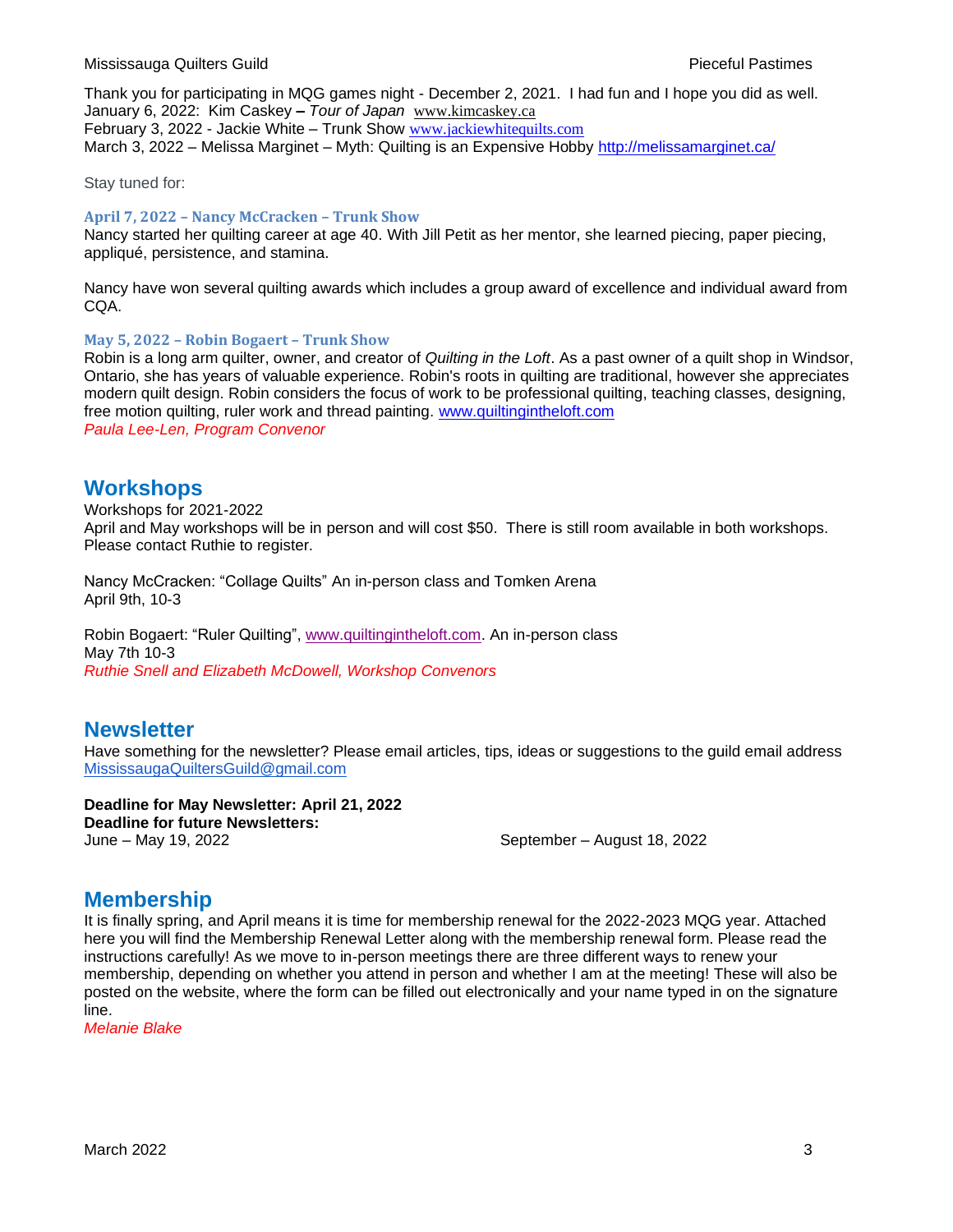## **Comfy Cases**



Mark your calendar and come out to join a fun day event with Comfy Cases! Volunteers from all over Southern Ontario will be coming together for a day of sewing pillowcases, with raffles and prizes to add to the fun.

It will be held at our very own **Tomken Arena** here in Mississauga, on **Sunday, May 15, 10 am to 3pm.**

We provide the fabric, you bring your sewing machine, and together let's whip up lots of happy pillowcases for Comfy Cases to distribute!

RSVP to Marlene Weaver *Marlene Weaver, Past President*

## **Library**

NO LIBRARY FOR THE REST OF THIS QUILT YEAR. Although we will start meeting again, in person, in April the library will remain closed.

There are several reasons for this decision. First, and most important, the inventory is not complete. For the first time in years, it has been possible to conduct a proper inventory which has uncovered some problems. If the books were to be put out in the usual manner it would be impossible to complete the inventory and rectify the problems. We have no volunteers at the present time and there is no guarantee we could get any for only three months. Our student volunteers would need to feel safe, as well as our members. Also, I could be on my own for the three months as Jane had eye surgery in March and will have it again in April.

We have thought of different ways to make it safe to choose and return books, but no solution comes without its problems. If we need room to keep our members safely distanced, then we may not even have room for library tables. Presently, only a small core of members makes use of the library. Therefore, for all the stated reasons the library will not be open this year. The hope is that the new librarians can open a library in excellent shape in September!

*Diane McCullough Jane Crockford*

## **CQA**

Check out the website for upcoming lectures. You can find the list of lectures here: <https://canadianquilter.com/webinars/> This month the speakers are Colette Dumont and Jackie White & Young Sewing Entrepreneur – Brooklyn. Tickets are available on the website.

This years conference is a go. The workshop and lecture descriptions are on the website: <https://canadianquilter.com/quilt-canada-2022/>

Also check out the challenges for Quilt Canada 2022. The kits for Trendtex Refresh Challenge are available for purchase now. There's a Rewire challenge for members and a Real Fun Youth Challenge for youth up to 19 years of age. Entries for this challenge need a CQA member to sponsor it. Finally, there is a Reaffirm challenge for member guild. This requires fabric colours to represent our province blue some red. The guild votes which challenge is their favorite and submits it. Details for all the challenges can be found here: <https://canadianquilter.com/cqa-acc-quilt-challenges-2022/>

There is also a new(old) Quilt along for 2022. They are re-releasing the millennium Quilt each month over the course of this year. This was a quilt originally published in 1999. You can find all the details here: <https://canadianquilter.com/quilt-alongs/> and the link to join the related facebook group.

If you have sponsored a youth challenge entry, please let us know so we can publish a list of these quilts. We have received information about one such entry and look forward to sharing the information with you once the links go live.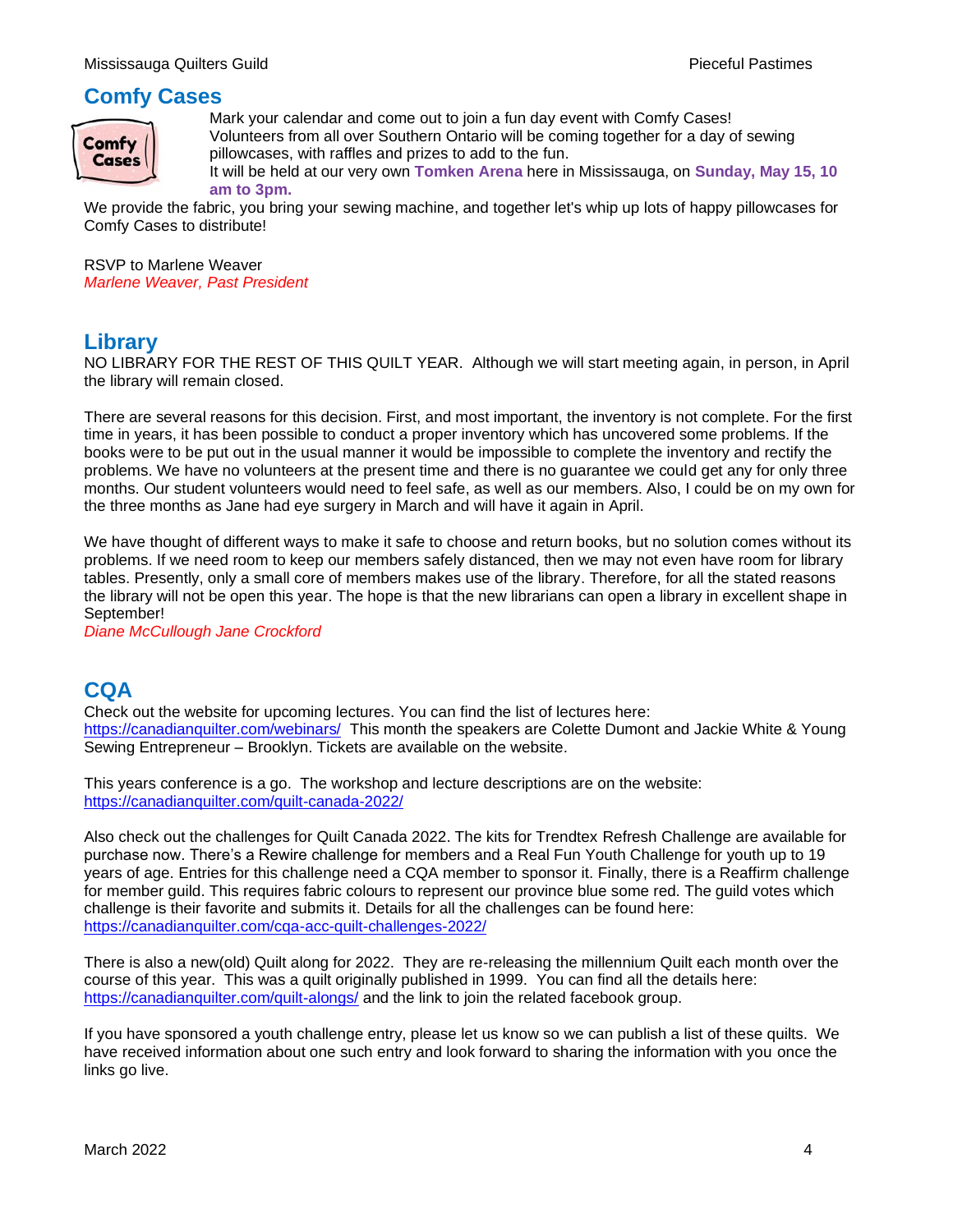## **Other Possibilities**

• There are two zoom sewing sessions for you to join each week. Wednesday evening starting at 6:30 and Thursday afternoon starting at 1:30. You can stitch away while visiting with other members

If you have a link to a tip, please send it to me for future issues. *Helen Anne Lemke, Newsletter Convenor*

## **Social**

Since we are asking that no refreshments be brought to the meeting, no recipe this month.

## **Retreat 2022**

Unfortunately, the retreat has been cancelled for this year. Stay tuned for news of next years retreat which we hope will be able to go forward.

Contact me by email or leave a message on my home phone if you have any questions *Pam Sawyer*

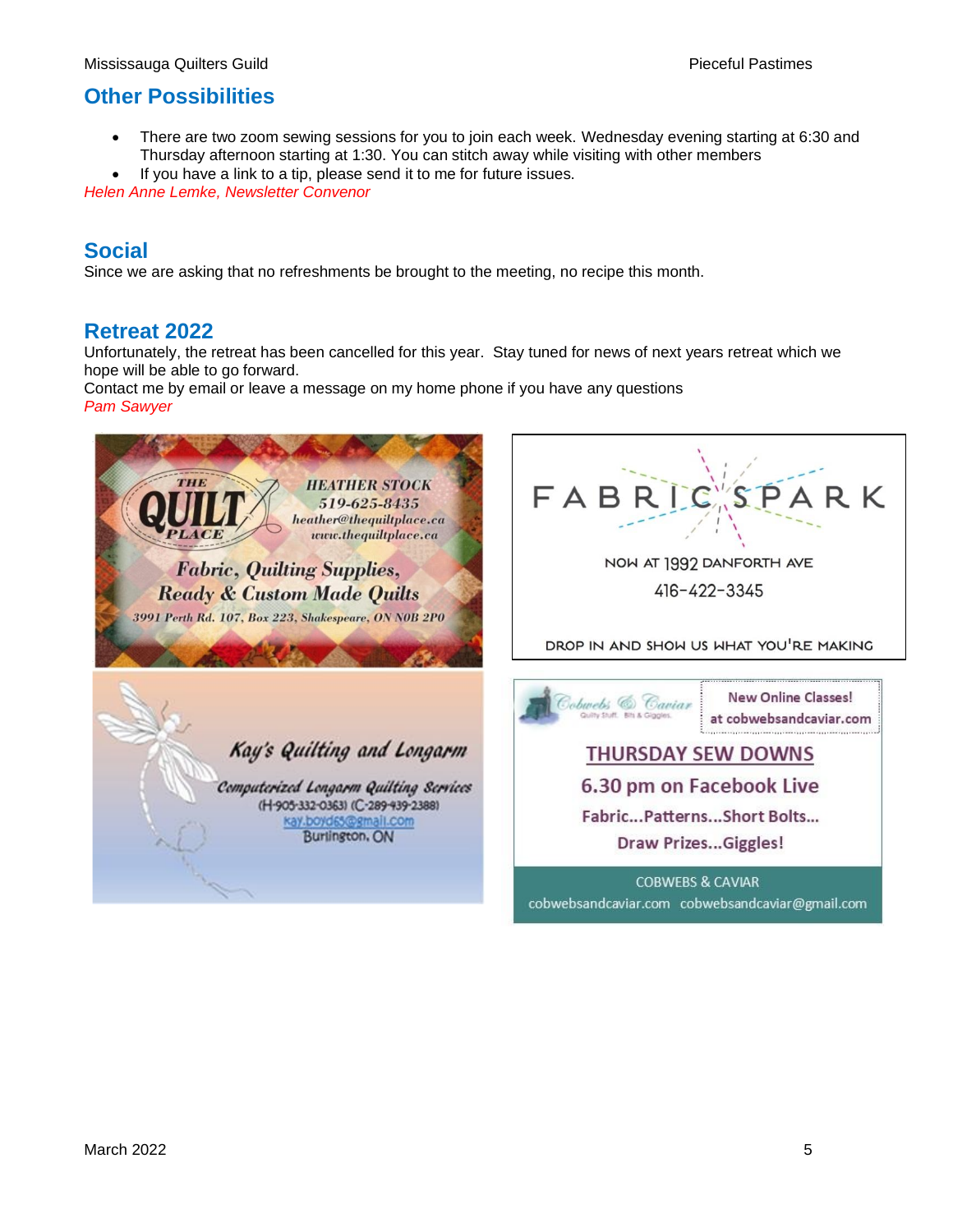



# **Upcoming Events**

| Dates                          | Location                                   | Event                                  |
|--------------------------------|--------------------------------------------|----------------------------------------|
| June 2 - 3, 2022               | Ancaster Fair Grounds                      | Hamilton Quilters Guild Show.          |
|                                |                                            | http://hamiltonquiltguild.ca/show-     |
|                                |                                            | guilts-in-bloom.html                   |
|                                |                                            |                                        |
| June 16 - 18, 2022             | <b>Vancouver Convention Centre</b><br>East | Quilt Canada2022                       |
| April 5, 2022                  |                                            | <b>Trendtex Challenge Received by</b>  |
|                                |                                            | Deadline for Judging                   |
| April 15, 2022                 |                                            | Online Deadline to register Youth      |
|                                |                                            | Challenge Quilts for CQA               |
| April 30, 2022                 |                                            | Online Deadline to register Rewire     |
|                                |                                            | Challenge Quilt for CQA                |
| May 27, 2022                   |                                            | <b>Trendtext Challenge Received by</b> |
|                                |                                            | deadline for donation of quilt.        |
| September 30 - October 1, 2022 | <b>Best Western Brantford</b>              | Once Upon a Quilt 2022                 |
|                                | Conference Centre, 19 Holiday              | <b>Brant Heritage Quilters Guild</b>   |
|                                | Drive, Brantford, Ontario                  | Show                                   |
| July 30 - 31, 2022             | Morris Lawrence Building,                  | Greater Ann Arbor Quilt Guild          |
|                                | <b>Washtenaw Community College</b>         | https://www.gaagg.com/our-             |
|                                | Ann Arbor, Michigan                        | events/quilt-show/                     |
|                                |                                            |                                        |
| June $8 - 10$ , 2023           | Halifax, Nova Scotia                       | Quilt Canada 2023                      |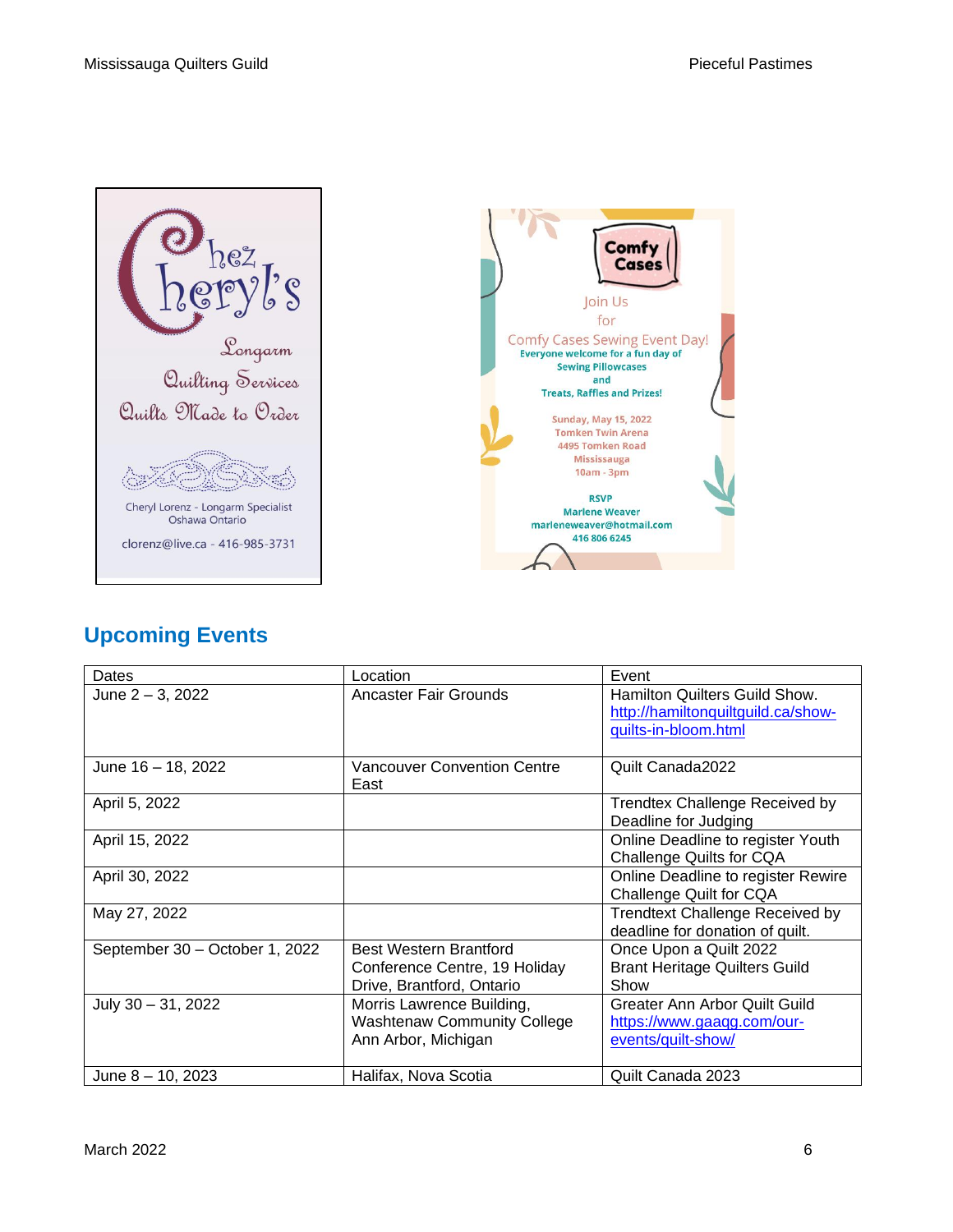

for shop pickup, free local delivery or expedited shipping with Canada Post



or visit us at 471 Cosburn Avenue for in person shopping Tues 10-4 Wed 10-6 Thurs 10-4 Fri 10-4 Sat 10-4 \*sale ends October 11th\*